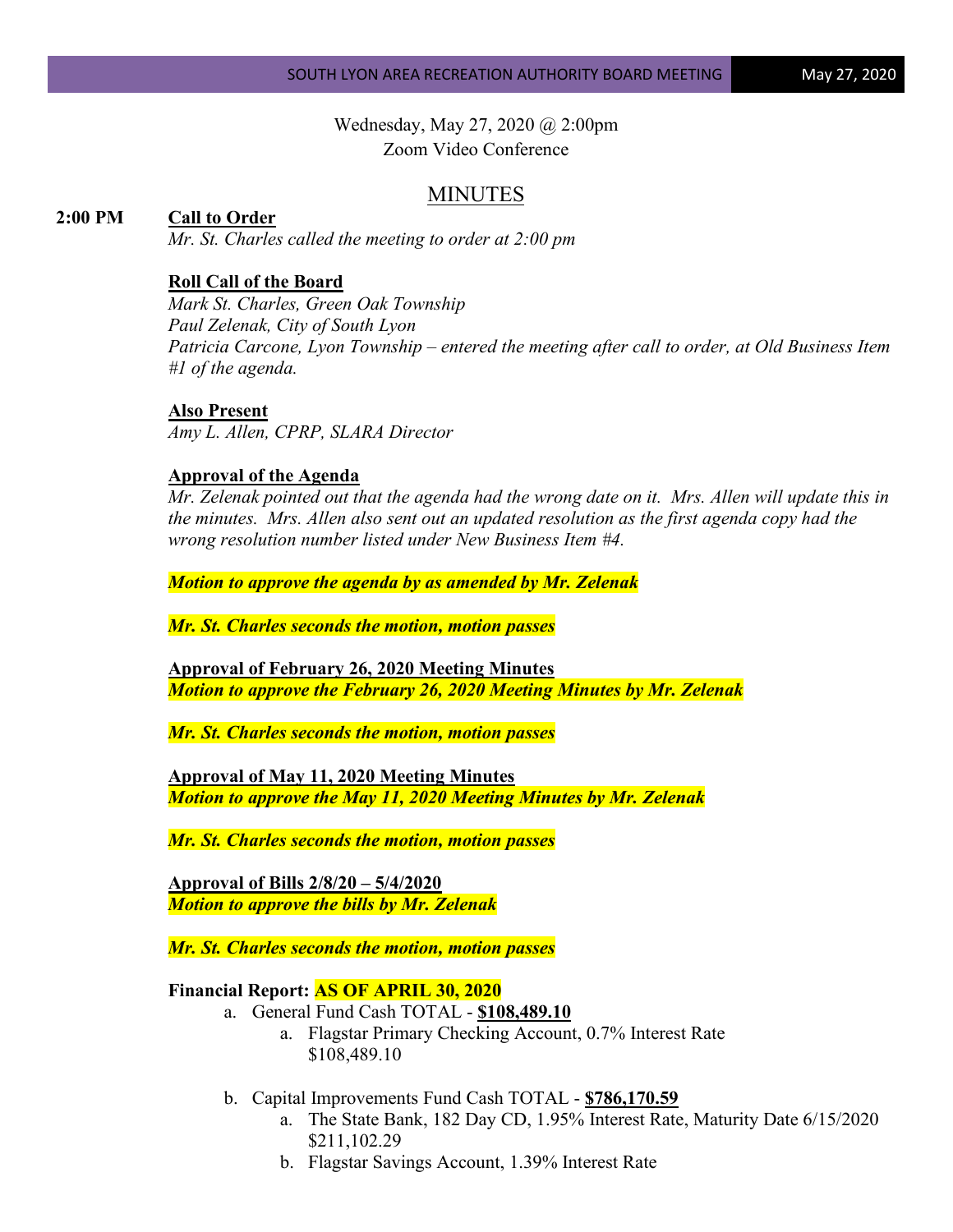#### \$217,226.38

c. The State Bank, 360 Day CD, 1.90% Interest Rate, Maturity Date 12/10/2020 \$357,841.92

**Correspondence** *None*

**I) Old Business**

# **1. SLARA Office Updates**

**a. SLARA Staff** 

*Mrs. Allen and Mr. Stanley are continuing to work from home full time hours. Mrs. Allen is in the office 2-3 time per week. Beginning last week Mrs. Allen & Mr. Stanley will be working one day together in order to discuss progress and work on*  long term planning. The SLARA office is still closed to the *public until further notice*.

## **II) New Business**

#### **1. COVID-19 Programming Update**

*Mr. Stanley has been working on virtual programming for this summer and both Mr. Stanley and Mrs. Allen are working on updating contract language to reflect new guidelines for COVID-19. SLARA is hoping to renew some in-person programming in a modified form late July.*

# **2. SLA Contract Renewal**

*Mrs. Allen presented the board with an updated SLA contract that has already been signed by SLA. SLARA is currently not charging for months that SLA is not allowed to be in the pool due to COVID-19 and will plan to do the same in the next contract year.* 

*Motion by Ms. Carcone to approve the 2020-2021 SLA Contract as presented by Mrs. Allen and to have Mr. St. Charles & Mrs. Allen sign the contract, second by Mr. Zelenak*

| <b>Roll Call Vote:</b> | <b>Aves:</b>   | <b>Mr. St. Charles, Ms. Carcone, Mr. Zelenak</b> |
|------------------------|----------------|--------------------------------------------------|
|                        | <b>Navs:</b>   | <b>None</b>                                      |
|                        | <b>Absent:</b> | <b>None</b>                                      |

# **MOTION APPROVED**

#### **3. Accounting Contract Renewal**

*Mrs. Allen presented the board with an updated accounting contract signed by Mrs. Pierce.*

*Motion by Mr. Zelenak to approve the 2021-2022 Accounting Contract as presented by Mrs. Allen and to have Mr. St. Charles sign the contract, second by Ms. Carcone*

| <b>Roll Call Vote:</b> | <b>Aves:</b> | <b>Mr. St. Charles, Ms. Carcone, Mr. Zelenak</b> |
|------------------------|--------------|--------------------------------------------------|
|                        | <b>Navs:</b> | <b>None</b>                                      |
|                        | Absent:      | <b>None</b>                                      |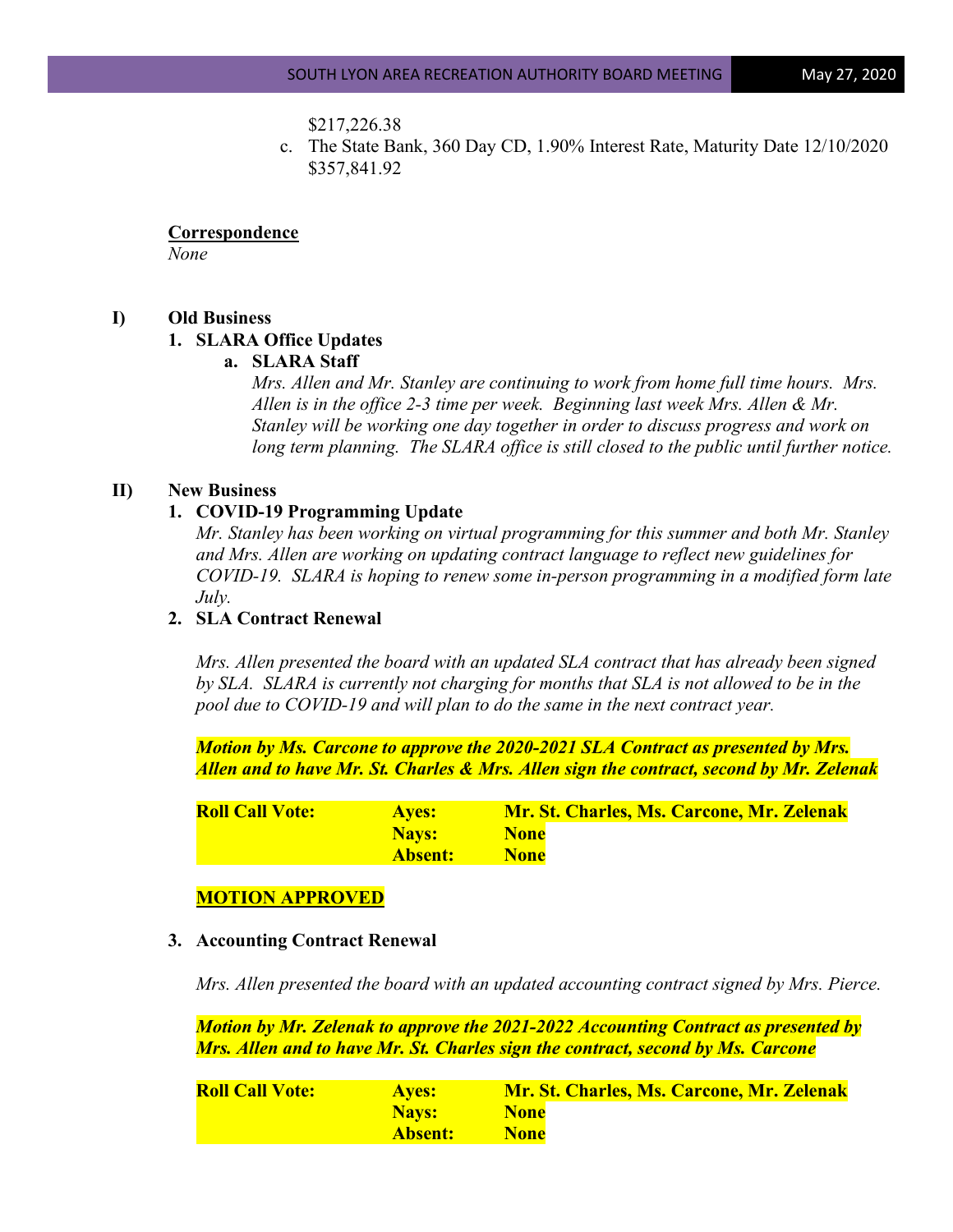## **MOTION APPROVED**

**4. Consider Resolution 20-001 to allow the SLARA Director to deposit the complete funds (\$213,154.90) from the Capital Improvement Fund 182 Day CD #36984 with The State Bank that matures on 6/15/20 into the SLARA General Fund Account at Flagstar Bank.**

*Mrs. Allen informed the board that the current general fund balance is at \$61,815 as of 5/26/2020. Instead of transferring money from the Capital Improvement Fund Flagstar Savings Account she recommends that the board approve Resolution 20-0001.*

**Motion by Ms. Carcone, second by Mr. Zelenak**

**Resolution 20-001, to allow the SLARA Director to deposit the complete funds (\$213,154.90) from the Capital Improvement Fund 182 Day CD #36984 with The State Bank that matures on 6/15/20 into the SLARA General Fund Account at Flagstar Bank.**

| <b>Roll Call Vote:</b> | <b>Aves:</b>   | <b>Mr. Zelenak, Ms. Carcone, Mr. St. Charles</b> |
|------------------------|----------------|--------------------------------------------------|
|                        | Nays:          | <b>None</b>                                      |
|                        | <b>Absent:</b> | <b>None</b>                                      |

#### **RESOLUTION APPROVED**

#### **5. SLARA 2020-2021 FY Budget Discussion**

*At this time Mrs. Allen feels that creating a programming specific budget for next year is highly unlikely as so much is up in the air concerning programming space within the South Lyon Public Schools. Mrs. Allen plans to budget for programming areas by utilizing a percentage base and deduct that from the programming budgets that were previously turned in from staff. For example, the final budget to be presented would decrease income and expenses alike by a flat percentage for programming areas, at this time Mrs. Allen is expecting to utilize 30% as that figure. She will also update the budget she has been working on to reflect projected return dates for staff that were laid off.*

*Mrs. Allen said she should have a draft copy of the budget to the board by early June.* **6. SLARA 2020-2021 Board Meeting Schedule Approval**

*Mrs. Allen presented a meeting schedule for the board for 2020-2021. There is no meeting scheduled for the month of December and the June 2021 meeting date was changed to fall in line with the end of the fiscal year.*

*Motion to approve the 2020-2021 SLARA Board Meeting Schedule as presented by Ms. Carcone, second by Mr. Zelenak*

| <b>Roll Call Vote:</b> | <b>Aves:</b> | <b>Mr. St. Charles, Ms. Carcone, Mr. Zelenak</b> |
|------------------------|--------------|--------------------------------------------------|
|                        | <b>Navs:</b> | <b>None</b>                                      |
|                        | Absent:      | <b>None</b>                                      |

# **MOTION APPROVED**